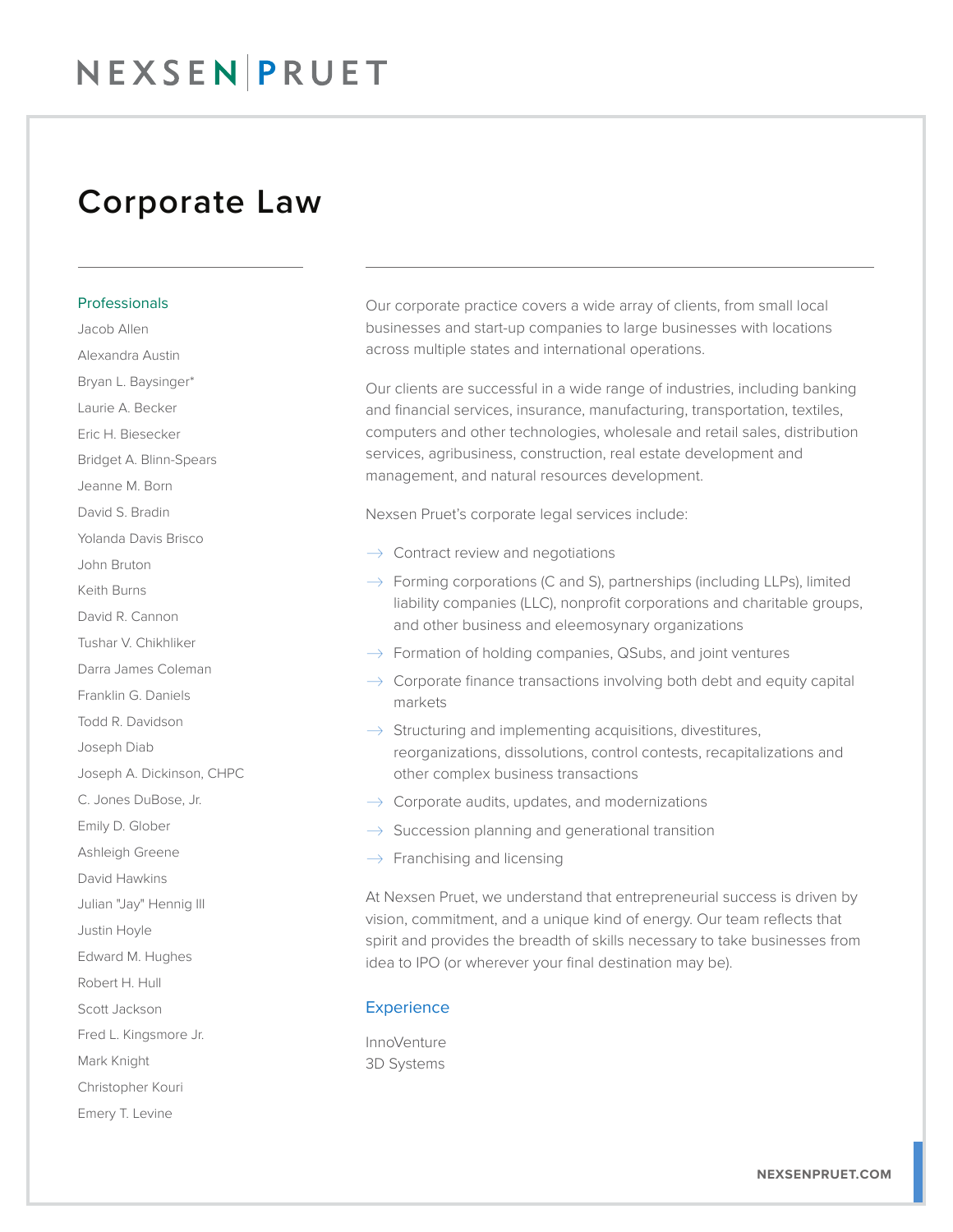Leighton Lord Julie O Medich Edward G. Menzie Tonya Powell James K. Price Bobby Robinson David S. Robinson Andrew W. Saleeby Scott M. Saylor Alexander Serkes Janet L. Shires John E. Skvarla III George T. Smith III John A. Sowards Matthew H. Stabler Ray N. Stevens Joel Stoudenmire Weiwei Sun\* Samuel W. Whitt William M. Wilcox IV

Ken Lewis

#### Areas Of Concentration

Commercial Law Corporate Compliance Corporate Crisis Management Corporate Governance Mergers & Acquisitions **Securities** Start-ups

#### Earth Fare

#### **News**

08.23.2021 | News from Nexsen Pruet Yolanda Brisco Selected to Charlotte Business Journal's 2021 40 Under 40

05.26.2021 | News from Nexsen Pruet Nexsen Pruet Ranked Highly in Chambers USA: America's Leading Lawyers for Business for Another Year

08.27.2020 | Media Mention Carrie Palmer and Yolanda Davis Discuss Cashless Payment Policies

07.22.2020 | News from Nexsen Pruet Rick Reames quoted in Bloomberg Tax - Remodeling Services from Big Box Stores Trigger Tax Troubles

07.14.2020 | News from Nexsen Pruet Former S.C. Department of Revenue Director Joins Nexsen Pruet

05.07.2020 | News from Nexsen Pruet Nexsen Pruet has ranked highly in Chambers USA: America's Leading Lawyers for Business for another year

03.10.2020 | News from Nexsen Pruet Julie Medich Joins Charleston Office

01.28.2020 | News from Nexsen Pruet Nexsen Pruet Welcomes New Attorneys to Raleigh Office

01.09.2020 | News from Nexsen Pruet Nexsen Pruet Names New Members for 2020

11.05.2019 | News from Nexsen Pruet Nexsen Pruet Receives National Recognition from U.S. News

08.15.2019 | News from Nexsen Pruet 76 Nexsen Pruet Attorneys Named to 2020 Best Lawyers in America® List

07.16.2019 | News from Nexsen Pruet Chris Kouri elected to the North Carolina Economic Development Association Board of Directors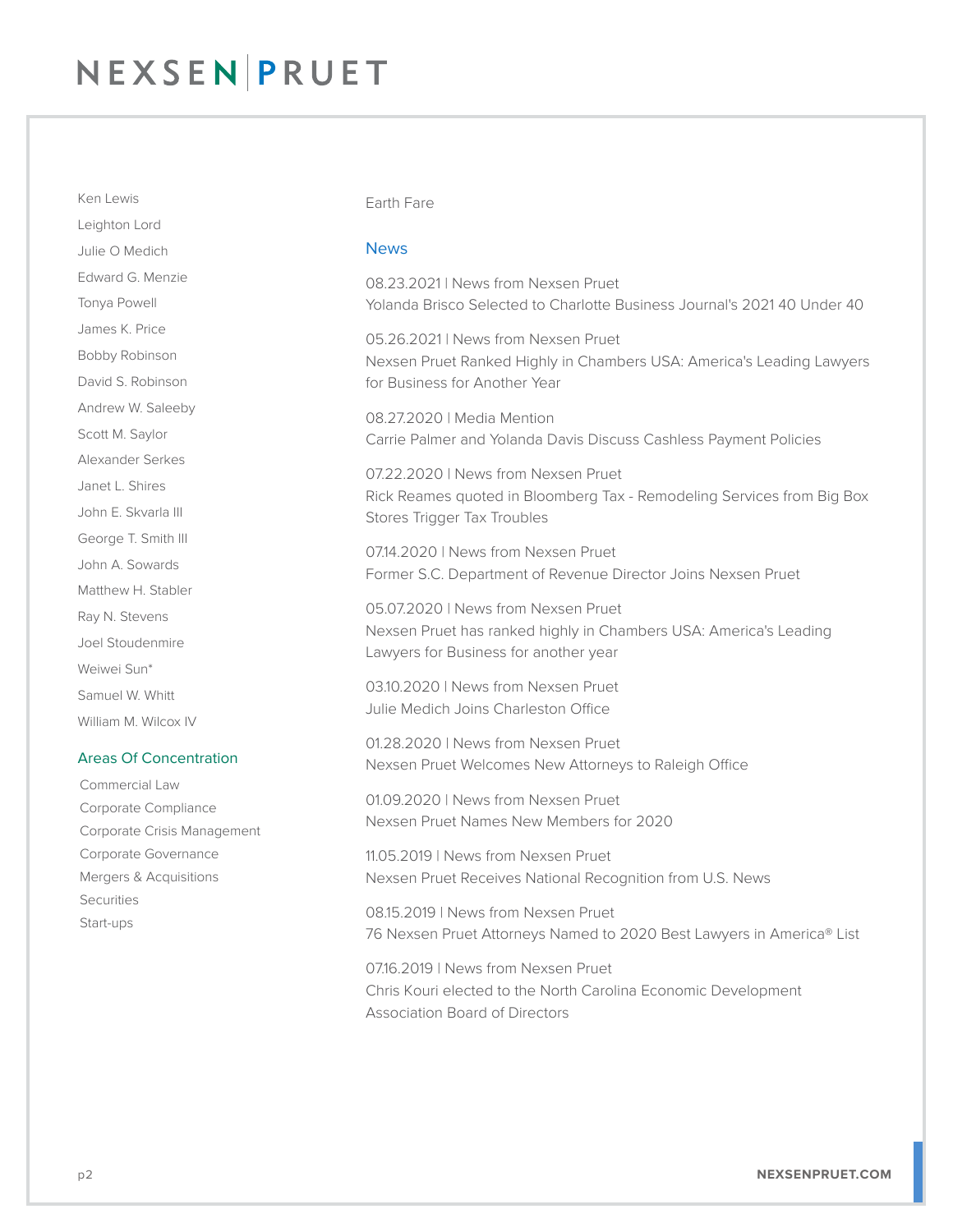05.13.2019 | News from Nexsen Pruet Nexsen Pruet further expands North Carolina capabilities with addition of two highly regarded Raleigh attorneys

05.01.2019 | News from Nexsen Pruet Nexsen Pruet Ranked Highly in Chambers USA 2019

03.18.2019 | News from Nexsen Pruet Former Nexsen Pruet Chairman receives South Carolina's highest civilian honor

10.25.2018 Nexsen Pruet's Economic Development Attorneys Among the Best in the South

02.06.2017 Former SC Revenue Director Welcomed Back to Firm

### Events

Winter 2022 | Webinar Webinar Series: Life Sciences

01.20.2021 Panel Discussion: Getting Your Business Ready To Sell

### Insights

03.17.2022 | Article Standards for Section 501(c)(3) Status of Limited Liability Companies

08.31.2021 | Article The new Corporate Transparency Act and its potential impact on North Carolina commercial real estate attorneys

05.11.2021 | Article 8 Reasons Why Your Business Needs a Trademark

03.16.2021 VIDEO: Navigating Student Athlete NIL Branding Opportunities

12.30.2020 PPP Changes in Wake of the Coronavirus Response and Relief Supplemental Appropriations Act

12.30.2020 Farm Credit and Agribusiness Highlights from the Coronavirus Response and Relief Supplemental Appropriations Act

12.07.2020 Social Media & Influencer Compliance for Financial Institutions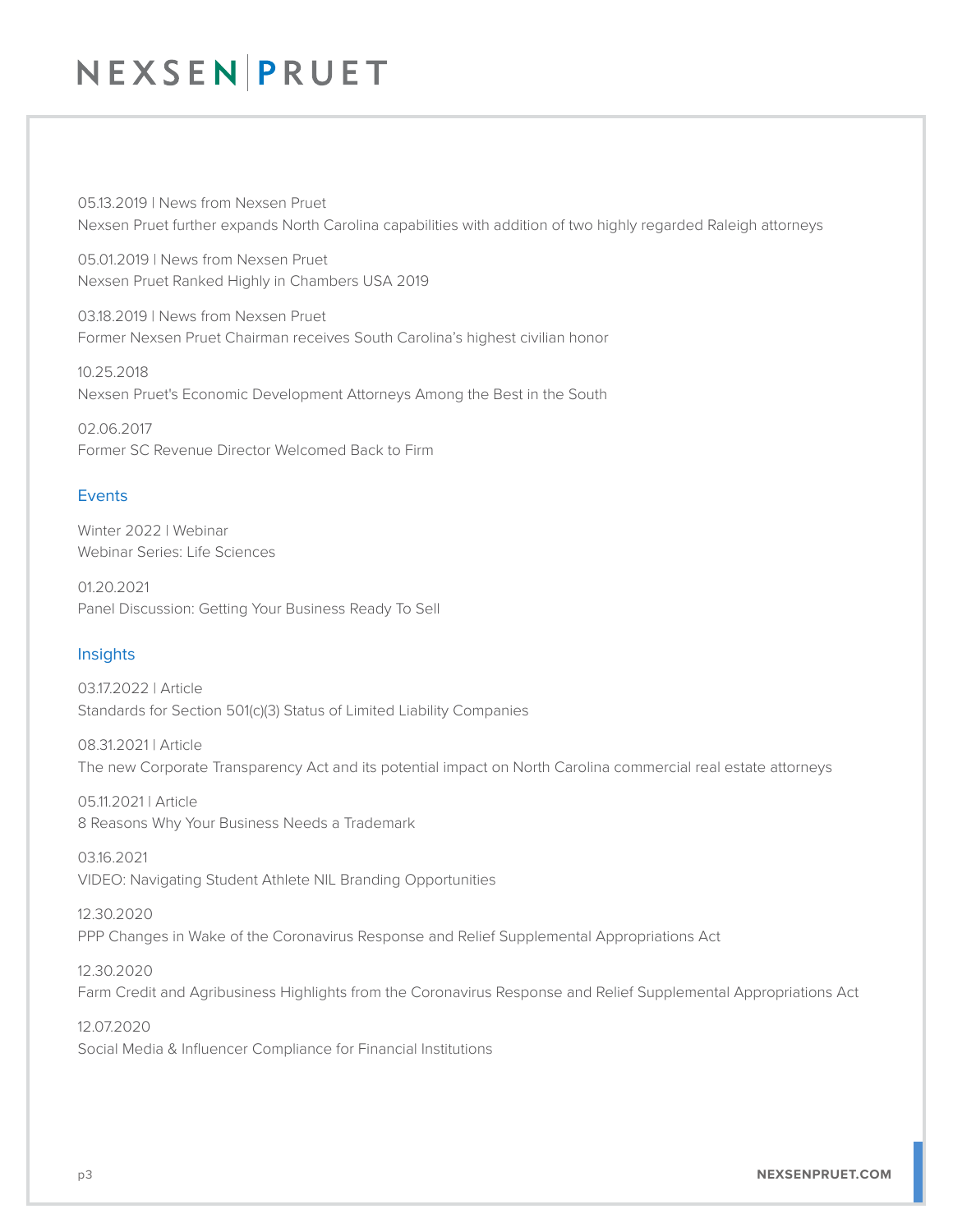11.12.2020 Three Reasons to Have an Operating Agreement

10.07.2020 4 Ways to Protect Your Brand on Social Media

09.25.2020 VIDEO: Bobby Robinson on Promoting Health-Related Products to Avoid FTC Involvement

09.25.2020 VIDEO: Yolanda Davis on Strategies for Non-Profits to Navigate Performance and Well-Being Challenges During the Pandemic

09.16.2020 PPP Loan Audits: What to Expect, and How to Appeal

06.08.2020 Deadlines Extended – IRS Provides Relief to Qualified Opportunity Funds and its Investors

06.05.2020 Ashleigh Greene on Continuity and Growth of Business During the COVID-19 Pandemic

06.02.2020 Main Street Lending Program to Roll Out Shortly

06.01.2020 North Carolina: Enforceability of Non-Compete Agreements During a Pandemic

05.28.2020 So You Received PPP Funds, Now What? SBA Releases Forgiveness Application

05.27.2020 Working From Home – Physical Presence Nexus and Withholding Requirements in the Age of COVID-19

05.21.2020 Ken Lewis on Identifying Opportunities for Businesses Following COVID-19

05.19.2020 Julie Medich Talks New Business Ventures, Real Estate Matters, and Reworking Contracts During COVID-19

05.01.2020 The CARES Act's Paycheck Protection Program Expands the SBA 7(a) Loan Program

04.28.2020 More Relief Funding; Finally Some Guidance for Self-Employed Individuals Trying to Get a PPP Loan